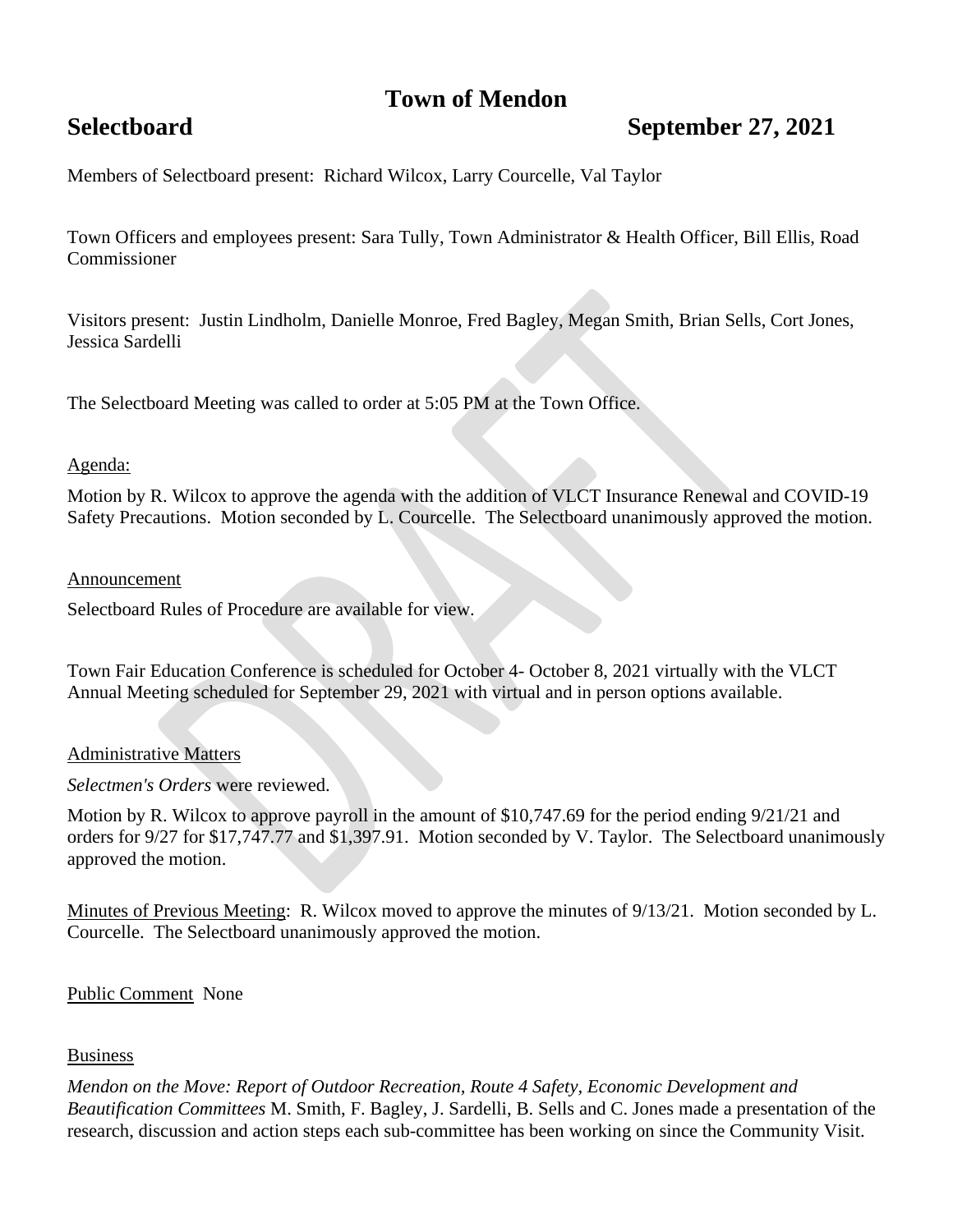(See Attachment 1) F. Bagley requested support for the Town applying for a Municipal Planning Grant to conduct a comprehensive safety study of the Route 4 corridor in Mendon that would look at speed limits, lane configuration, bus stops, signage etc. Rutland Regional Planning Commission would assist the town in submitting the application due in November. There is a 10% match for funds with the Municipal Planning Grant. Cost estimates for the study are still being solicited. D. Wilcox cautioned that tonight's report is the first presentation from Mendon on the Move to the Selectboard and that their work is appreciated, but he is doubtful a grant application can be prepared in such a short timeframe. F. Bagley requested approval to try and work with the Rutland Regional Planning Commission on it. After further discussion, the Selectboard agreed to allow the Mendon on the Move Route 4 Safety Committee to work with RRPC to determine if a Municipal Planning Grant can be submitted for a comprehensive safety study on Route 4.

*Road Reclassification* S. Tully provided information on T. 19 §302 (3)(B) that discusses minimum standards for class 3 highways and a process to determine whether a class 3 highway should be plowed. The maintenance of the Falls Road was discussed. The damage on the Notch Road was discussed. The Selectboard requested additional information from Dubois and King. The Selectboard directed additional signage be placed on either end of the damaged section of the Notch Road.

*Irene Recognition/Recap Town Picnic Remembering Irene Financial Recap* L. Courcelle reported that thanks to private monetary donations as well as donation of the use of equipment and supplies from Richard Howe, Betty Ann Limpert, Hal Rosenzweig, Teri Corsones, Phil Douglas, and Green Mountain Pug Rescue as well as all the volunteers, the Town Picnic's net cost so far is \$37 plus an outstanding expense of the porta potty. The Selectboard discussed the cost of the Irene Recognition Monument honoring Doug Casella installed at Sugar and Spice Restaurant. Motion by R. Wilcox to pay for a portion of the cost of the monument and spend \$2,728.70 from the Irene Fund to Gawet Marble and Granite, Inc. Motion seconded by L. Courcelle. The Selectboard unanimously approved the motion.

*Regional Emergency Management Committees* S. Tully reported the passage of H. 122 directed the Division of Emergency Management to establish Regional Emergency Management Committees (REMC). REMC's will coordinate emergency planning and preparedness activities to improve their regions' ability to prepare for, respond to and recover from disasters. The REMC's will follow boundaries covered by Regional Planning Commissions and shall consist of voting and nonvoting members. Each town will have two voting members, the Director of Emergency Management and one additional representative. Nonvoting members can be others that serve the community from fire departments, emergency medical services, law enforcement, media, transportation, regional planning commissions, hospitals, department of health, Vermont Emergency Management, organizations that serve vulnerable populations and others. The Regional Emergency Management Committee Statewide Guidance was released to provide information to towns.

*Road Crew Opening/Salaries* S. Tully provided a recap of outreach strategies to fill the vacancy on the highway department and buildings and grounds maintenance. S. Tully recommended an increase on the offered salary to attract potential candidate. The Selectboard discussed impacts on the budget with increases in personnel wages. S. Tully will provide the Selectboard with additional financial analysis.

*2022-2023 Budget Timeline* S. Tully provided an overview of the 2022-2023 budget timeline that will start at the next Selectboard Meeting and conclude in December. There will only be minor adjustments of unknown numbers in January 2022.